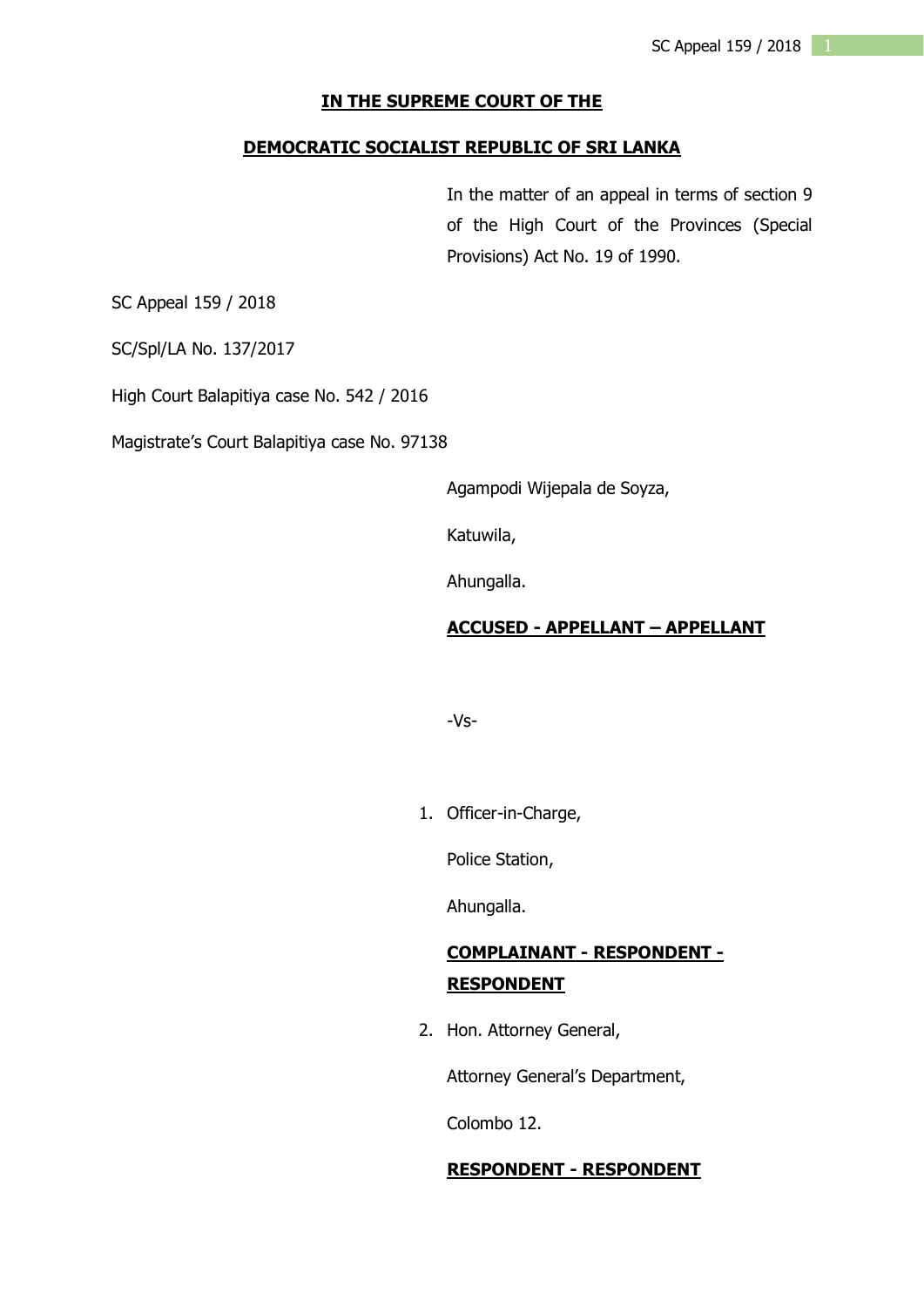# **Before: L. T. B. Dehideniya J**

# **P**. **Padman Surasena J**

## **Yasantha Kodagoda PC J**

Counsel: Chathura Galhena for the Accused - Appellant - Appellant.

Yuresha De Silva SSC for Attorney General.

Argued on : 30 - 04 - 2021

Decided on : 07 - 07 - 2021

## **P Padman Surasena J**

The Accused - Appellant - Appellant (hereinafter sometimes referred to as the Appellant) along with his wife stood charged in the Magistrate's Court of Balapitiya. The charge has alleged that the accused on 02-07-2007 had assaulted one Alagiyahandi Nandawathie de Silva with hand and thereby committed an offence punishable under section 314 read with section 32 of the Penal Code. Both the Appellant and his wife had pleaded not guilty to the said charge.

The wife of the Appellant who was named as the 2<sup>nd</sup> Accused in the charge sheet, had passed away in the course of the trial in the Magistrate's Court. Thereafter, the trial had proceeded only against the Appellant.

At the trial, the virtual complainant Alagiyahandi Nandawathie de Silva, her sister Sriyawathie de Silva and Police Sergeant 21709 Koswatta Gedara Nishshanka (an officer from Ahungalla Police Station) had given evidence. After the prosecution closed its case, the Appellant had given a dock statement.

Learned Magistrate at the conclusion of the trial, pronounced the judgment dated 28-04-2015, convicting the Appellant for the above charge.

Being aggrieved, by the said judgment of the learned Magistrate, the Appellant had appealed to the High Court of Southern Province holden at Balapitiya. The High Court, by its judgment dated 09-05-2017 had affirmed the conviction and enhanced the compensation payable to the virtual complainant. The Appellant, in this appeal, seeks to canvass the above judgments before this Court.

Upon the Petitioner supporting the special leave to appeal application relevant to this appeal, this Court by its order dated  $10<sup>th</sup>$  October 2018, had granted special leave to appeal on the following questions of law.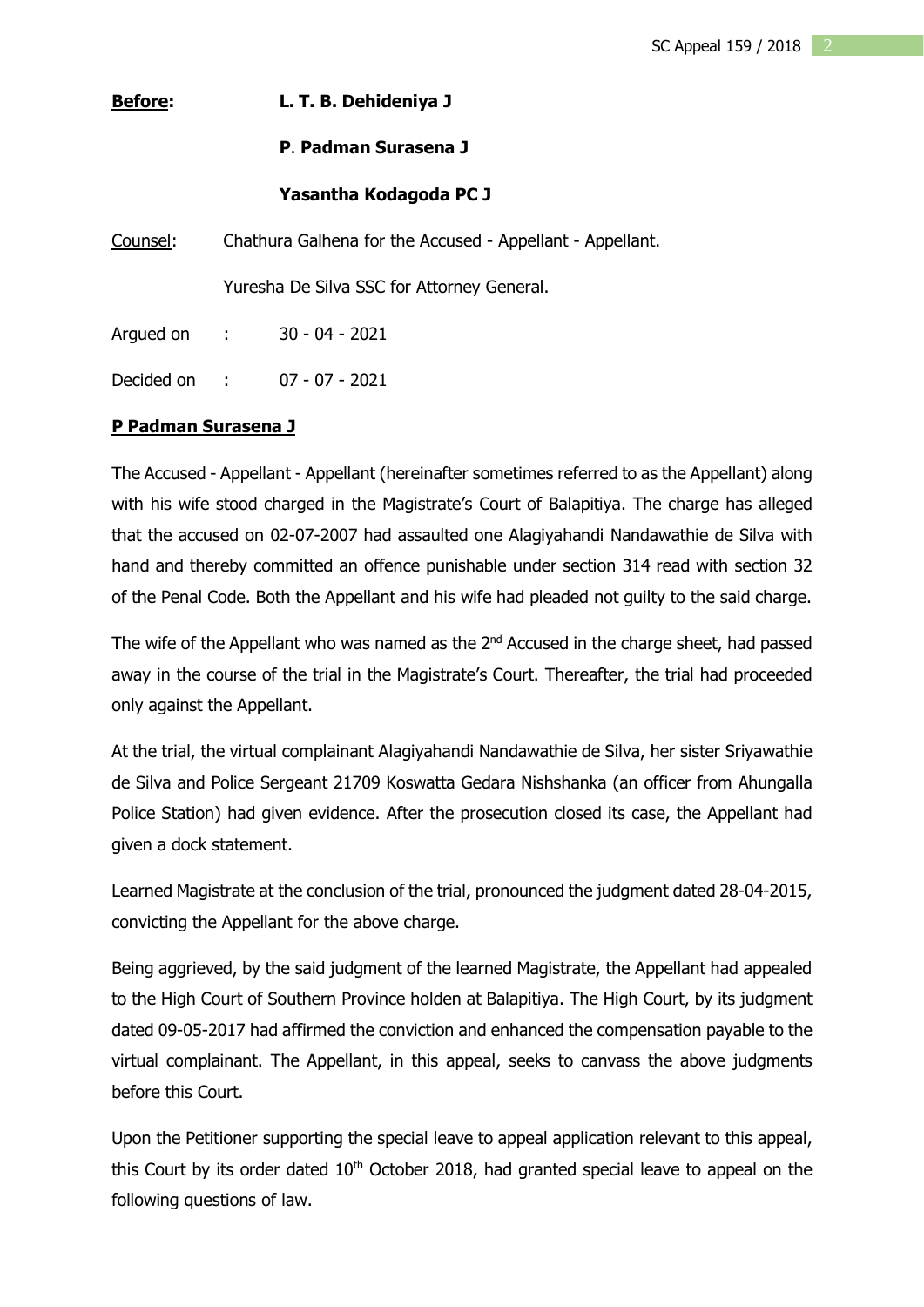- i. Did the Provincial High Court has misdirected itself in analyzing the evidence led by the prosecution and the medico-legal report marked **P 1**?
- ii. Did the Provincial High Court misdirected itself in failing to analyze the contradictions in the evidence of the virtual complainant and the contents of the medico-legal report marked **P 1**?
- iii. Did the Provincial High Court err in entering the Judgment without dealing with the infirmities of the judgment of the learned Magistrate?

In order to answer the above questions of law, it would be necessary to turn, albeit briefly, to the evidence adduced before Court in this case.

The virtual Complainant Alagiyahandi Nanadawathie de Silva has commenced narrating the incident relevant to the charge revealing the fact that the Appellant is the person to whom she had leased out her land. As the period of the said lease had ended, she along with her sister Alagiyahandi Sriyawathie de Silva had gone to the said land on the date of the incident with the intention of re-taking the possession of the house in the said land. According to her, the extent of this land is about six acres. As they entered the property, the Appellant who had refused to hand over the keys of the house, had started assaulting the virtual complainant's head. This had taken place in the porch as she entered the house. The virtual complainant has also further stated that the wife of the Appellant also assaulted all over her body with a Cinnamon stick. Sriyawathie who was with her at that time had then run away. The virtual complainant states that the Appellant and his wife had thereafter dragged her out and pushed her to the road. She had fallen at that time. Having flagged down a three-wheeler thereafter, she had then gone to Ahungalla Police Station. She had not known that her hand was fractured until she went to the hospital. She has categorically stated that it was her right hand, which was fractured because of this incident. Further, she also has stated that she obtained an X ray image of her right hand and that it was her right hand, which was treated and bandaged in the hospital. She had made a complaint to the police before she got herself admitted to Balapitiya hospital.

It is to be noted that this witness had shown the wrist area of her right hand as the location of the injury when answering the questions during the cross-examination.

The Medico legal report (MLR) of the Virtual Complainant has been produced marked **P 1** in the course of the trial. The short history given by the patient in the said MLR is recorded as "assaulted by a known person and fallen on ground after the assault". The said MLR has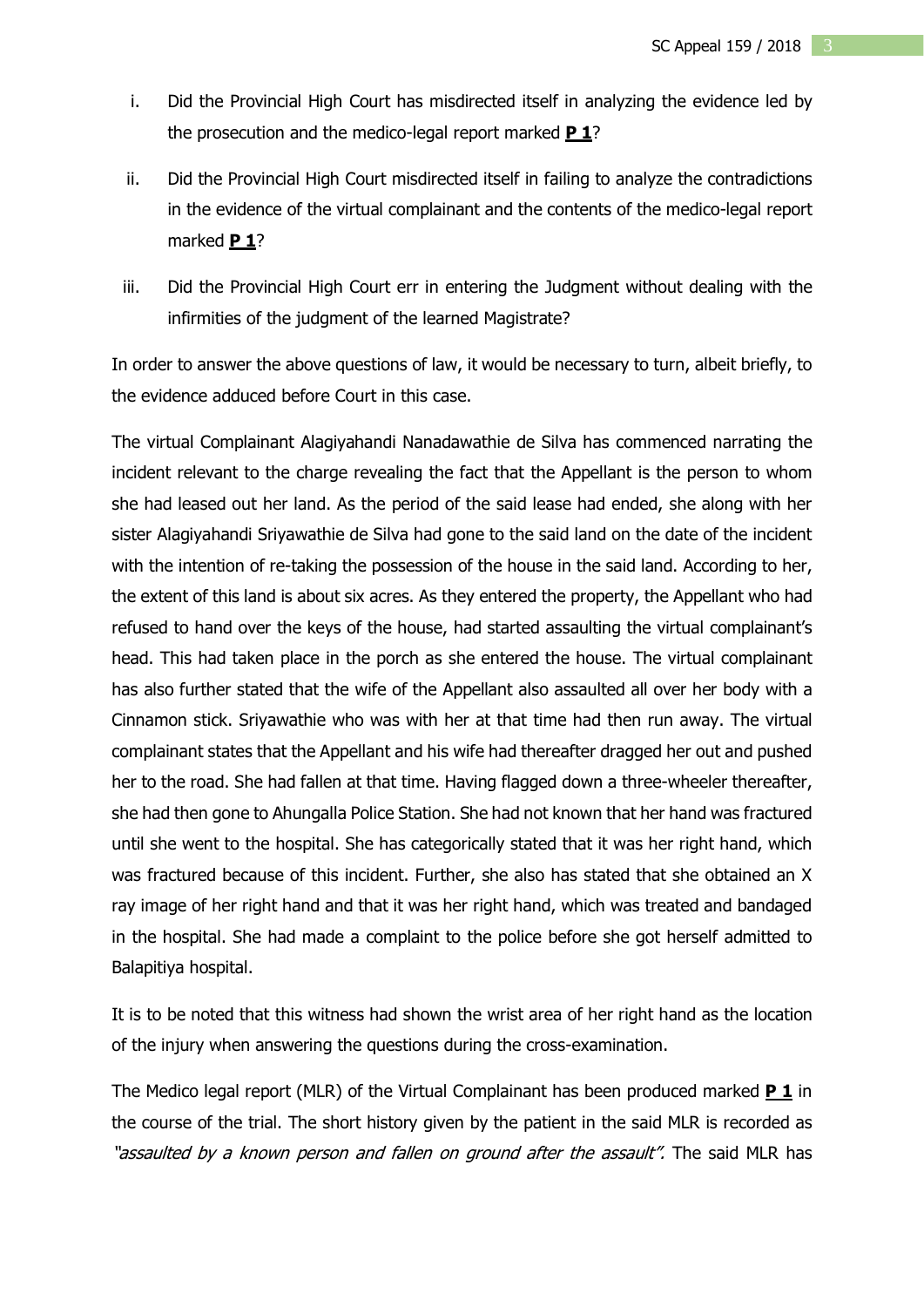confirmed that there have been two injuries on the body of the Virtual complainant. They have been described in the MLR as follows.

## 1) Contusion measuring 2 <sup>x</sup> 2 cm on left wrist joint

#### 2) Scaphoid bone fracture of left wrist.

The first two questions of law in respect of which this Court has granted leave to appeal are centered around the question as to whether the Provincial High Court has misdirected/erred in analyzing evidence adduced by the prosecution vis a vis the contents of the MLR marked **P 1**. It was in that backdrop that the learned counsel for the Appellant submitted before this Court that the discrepancies highlighted by the defence in the course of the trial go to the root of the prosecution's case. He further submitted that the said discrepancies have affected the credibility of the main prosecution witness in this case, namely the virtual complainant.

It is a fact that the virtual complainant has categorically stated that it was her right hand, which was fractured because of this incident. It is also a fact that the MLR shows injuries only on her left wrist. It is on that basis that the learned counsel for the Appellant argues that the evidence of the virtual complainant is not corroborated by medical evidence.

As the two of the above positions are clearly irreconcilable to each other, there exists a clear discrepancy (with regard to the question whether the injury was on the left or right hand) between the positions taken up by the virtual complainant on one hand and the medical evidence adduced by the prosecution on the other. While the prosecution has not called the particular Medical Officer who had examined and prepared the said MLR to give evidence before the Magistrate, even if it had happened, the Medical Officer concerned could not have taken a different position, as he is required to base his evidence on the contents of the report he had made. Therefore, the categorical assertion by the virtual complainant that it was her right hand, which was fractured because of this incident and the fact that she obtained treatment to her right hand, becomes clearly contradictory to the contents of MLR.

As the aforementioned first two questions of law relate to the question as to whether the Provincial High Court has misdirected/erred in analyzing evidence adduced by the prosecution vis a vis the contents of the MLR marked **P 1**, this Court must next find out how the learned High Court Judge had considered this issue.

The view expressed by the learned High Court Judge is that the above discrepancy had not misled the learned Magistrate, as the said discrepancy is not related to the causing of injury referred to in the charge. The said view is on the basis that the only charge framed against the Accused is for causing hurt to the virtual complainant by assaulting with hands. Hence,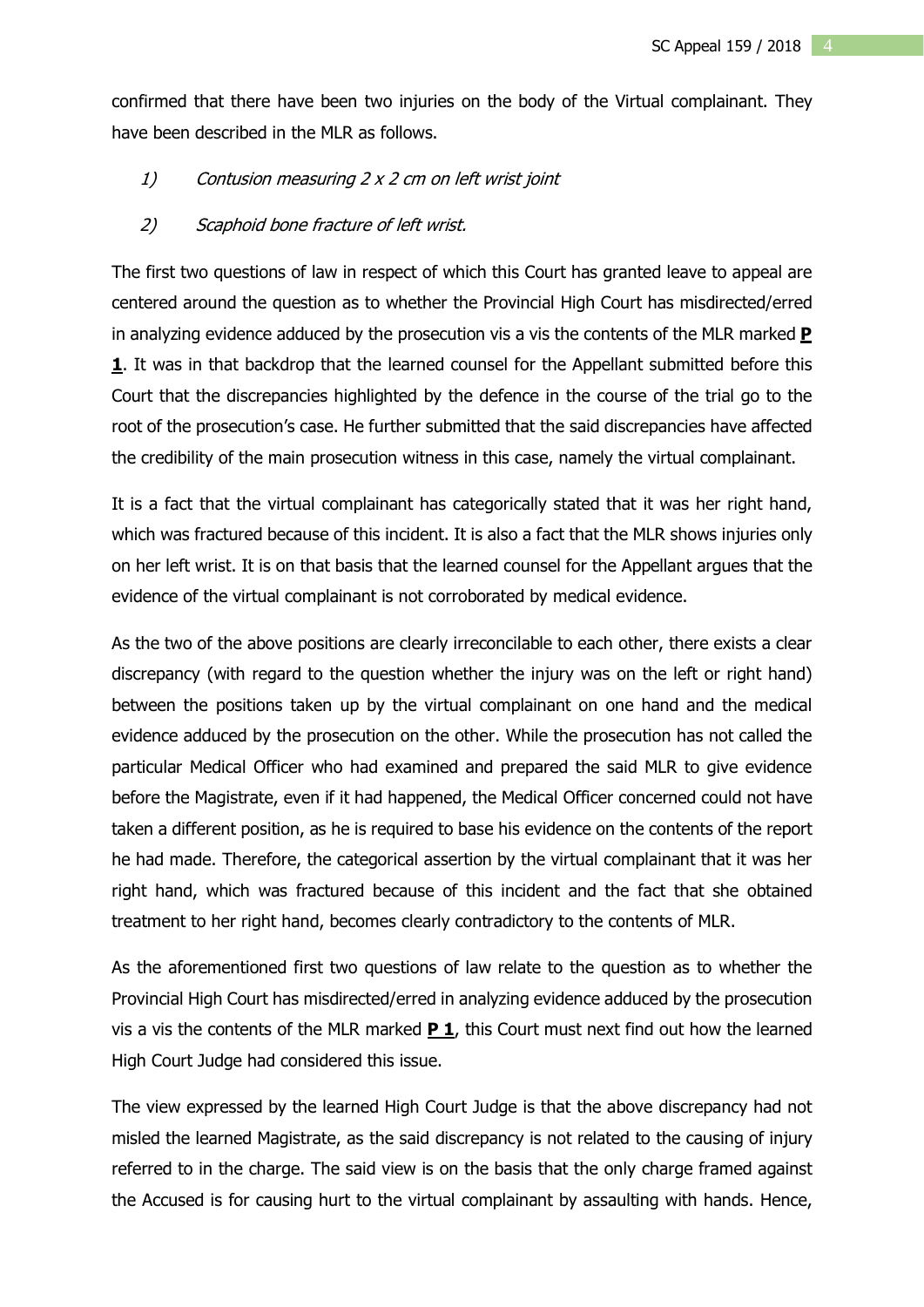the learned High Court Judge has taken the view that the above discrepancy is not relevant to the case at hand. (i.e. the injury on the hand is not directly relevant to the charge). It is on the same basis that the learned High Court Judge has concluded that the learned Magistrate had not misdirected herself on the said discrepancy.

The inference most favourable to the defence in the given situation would be to the effect that the virtual complainant has told in Court, something that is not true. However, as all falsehood is not deliberate (as held in the case of Boghinbai Hirjibai V State of Gujarat<sup>1</sup>), there is an onerous task for the Court then to ascertain whether such falsehood is due to a deliberate attempt to mislead Court with a view of obtaining an order or any other benefit in favour of the witness who uttered such falsehood. This is in addition to the other duties of Court such as ascertaining whether such discrepancies go to the root of the case and shake the overall credibility of such witness.

There could be broadly two reasons as to why the virtual complainant in the instant situation had taken up such a position. Those reasons could be as follows.

- I. She has deliberately told Court something, which she knew to be false.
- II. Due to an inadvertence, she has mixed up the facts and did not remember whether it was her right or left arm, which was injured.

I would now consider whether the virtual complainant in the instant situation has deliberately told Court something, which she knew to be false.

At the outset, it is relevant to note that this witness was around  $64-68$  years of age<sup>2</sup> at the time of giving evidence before the learned Magistrate. This incident had occurred on the  $2^{nd}$ July 2007 and the virtual complainant had given evidence on 14-02-2012. This means that the said witness had given evidence before the Magistrate's Court about 4½ years after she sustained the injuries.

Her evidence is that she felt a pain in the hand after she fell down. It is also her position that she realized that her hand was also injured only in the hospital. Thus, this seems to be not an injury serious to the extent that the witness should have felt a severe pain at the time of injury. If the injury is so serious to the extent of creating a lasting severe pain, then one may be justified in thinking that it would be improbable for such a person not to remember the exact hand on which such injury was inflicted. However, in the light of the evidence adduced

<u>.</u>

<sup>&</sup>lt;sup>1</sup> AIR 1983 SC 753.

<sup>&</sup>lt;sup>2</sup> Her age has been recorded at the commencement of her evidence as 64 and that as 68 at the commencement of the cross examination.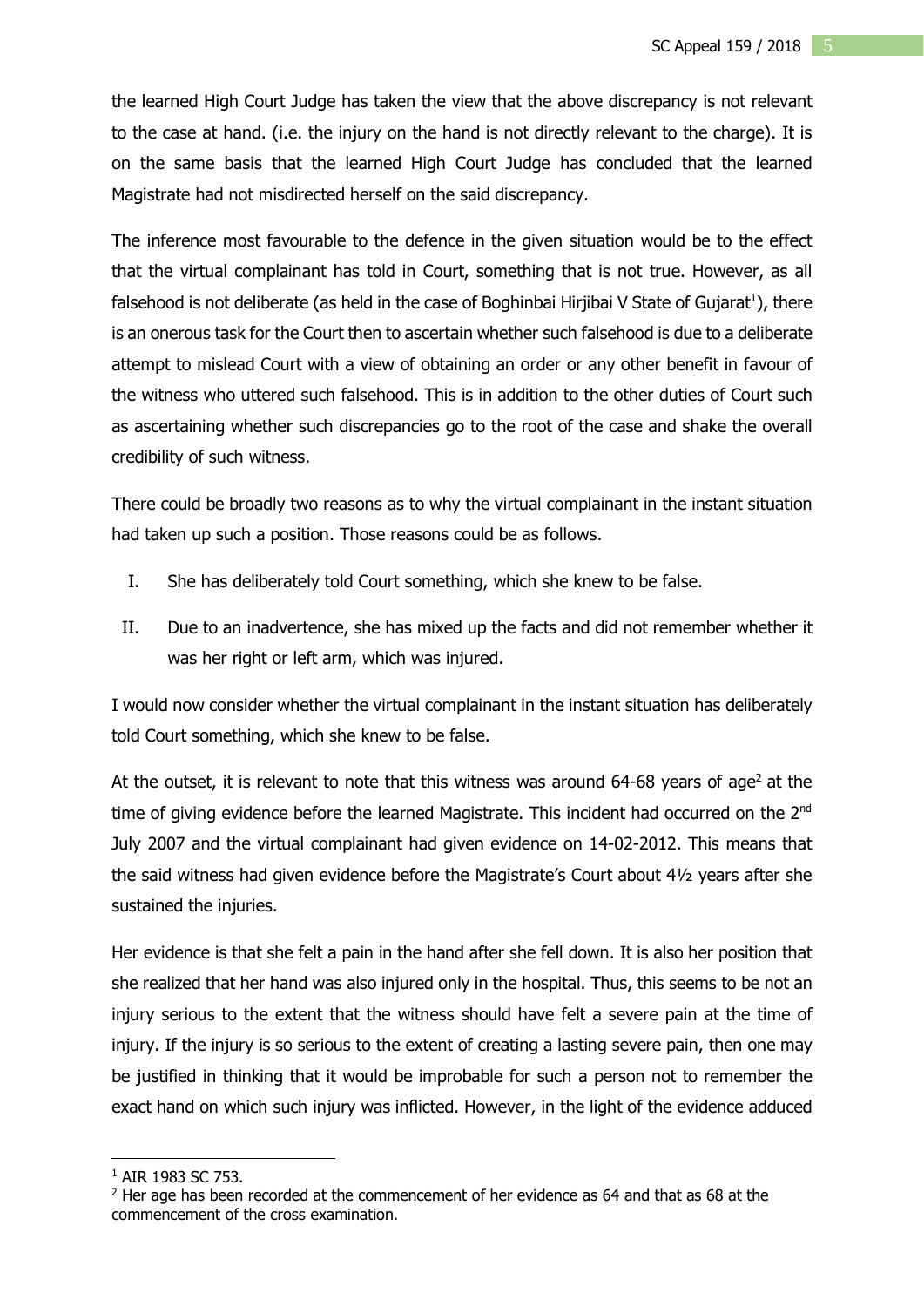in the instant case, it is difficult to identify the injury caused to the wrist of the virtual complainant as one, which had brought about a severe pain, which one would expect to last in her mind for a considerable length of time due to its severity. Further, this injury is not one caused directly due to the assault but due to the fall. That may have been another factor as to why the witness could not remember whether it was the left or right hand that hit the ground causing that injury.

I cannot see how she could have got any additional advantage by falsely stating that it is her right hand that was injured due to the relevant fall and not the left hand. This shows that there has not been any necessity for this witness to falsely assert that it was her right hand that was injured in the course of this incident. Thus, the most that a Court of law can infer in this instance is that the witness has mixed up her left and right hands. One needs to be mindful that this is not a case where the assertion of the witness can never be supported by the medical evidence due to absence of any injury whatsoever. To the contrary, had the witness managed to avoid the mix up of her left and right hands, this would then be a classic case where medical evidence perfectly supports the evidence of the virtual complainant who has stated that she felt a pain in the hand after she fell down. Therefore, the above discrepancy alone would not be sufficient to vitiate the conviction of the Appellant.

E R S R Coomaraswamy in his work '*The Law of Evidence'*<sup>3</sup> has described as to how a Court should evaluate contradictions and omissions in the following way.<sup>4</sup> ".... Another test that is applied in the evaluation of evidence is the test of inconsistency, contradictions per se and discrepancies in the evidence of the witness. A witness is often contradicted by his statements to the police under section 110 of the Code,<sup>5</sup> or by his depositions in the magistrate's court. Some may be positive contradictions, while others may be omissions, which may be of material facts or immaterial facts. In evaluating discrepancies, contradictions and omissions, it is undesirable for <sup>a</sup> court to pick out sentences and consider them in isolation from the rest of the statements. The entire statement should be taken into consideration to ascertain whether they are due to <sup>a</sup> deliberate attempt to suppress or depart from the truth. Witnesses should not be disbelieved on the basis of trifling discrepancies and omissions. 6 "

Thus, it would be necessary for the Court to examine the instant discrepancy along with the other infirmities relied upon by the learned counsel for the Appellant.

1

<sup>&</sup>lt;sup>3</sup> Vol II, Book 2.

<sup>4</sup> Ibid. at page 1054 (under the sub headings 'The test of inconsistency, contradictions and discrepancies').

<sup>5</sup> Act No. 15 of 1979. (Cap 26).

 $6$  Dashiraj vs. The State A.I.R. (1964) Tri. 54.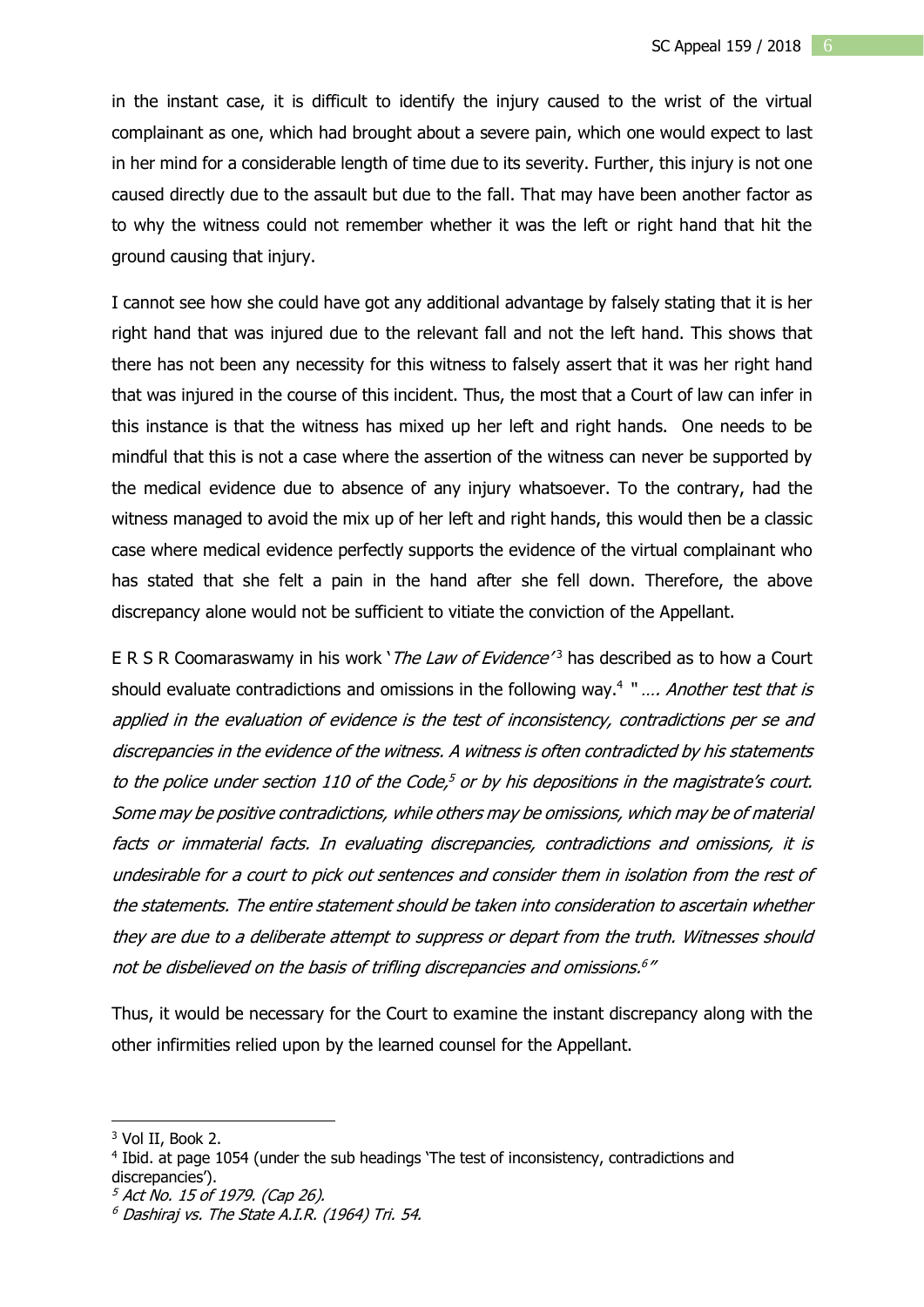Learned counsel who appeared for the Accused before the Magistrate's Court had drawn the attention of the court to an omission in the statement of this witness to Police to show that this witness had not stated in her statement to Police that she suffered any pain in her hand. It is to be noted that this witness in the course of answering the questions posed to her in cross-examination, has categorically stated that her hand was not injured in the course of the assault.

The virtual complainant is consistent and firm when she had stated that it was her right hand, which was injured. She had even proceeded to show that to Court. The omission pointed out by the defence in the trial is to the effect that she had not stated in the statement to police that her hand had been injured. This fact is corroborated by the virtual complainant herself as she had stated in her evidence that it was only in the hospital that she realized that her hand had also been injured. As has been mentioned above, this witness had made a complaint to the police before she got herself admitted to hospital. Thus, the fact that her hand had been injured when she fell was not within her knowledge by the time she made her statement to Police. Therefore, the purported omission the learned Counsel for the Appellant is relying upon, does not in any way affect the consistency of the evidence of this witness.

The learned defence counsel had also drawn the attention of Court to the fact that this witness had not stated anything with regard to the assault by the wife of the Appellant in her statement to police. I observe that this is a piece of evidence only against the wife of the Appellant, the prosecution against whom was abated due to her demise. On the other hand, this Court needs to consider whether indeed an omission of this nature has been established by the defence in this case.

According to section 155 of the Evidence Ordinance one of the ways in which credit of a witness can be impeached by the adverse party is by proving that such witness has made a former statement, which is inconsistent with that witnesses's evidence in Court. One tool used by the defence counsel in trial Courts to achieve this purpose is to highlight the fact that such witness has failed to state some material fact to the statement made by such witness to Police. Such failures are commonly referred to as omissions attributed to that witness. Once such omissions are proved, then the trial Court must consider whether such omission affects the credibility of that witness. Thus, condition precedent to such consideration by Court is the firm establishment of such omission. This is because the necessity to consider such an omission does not simply arise if indeed there is no such omission in existence.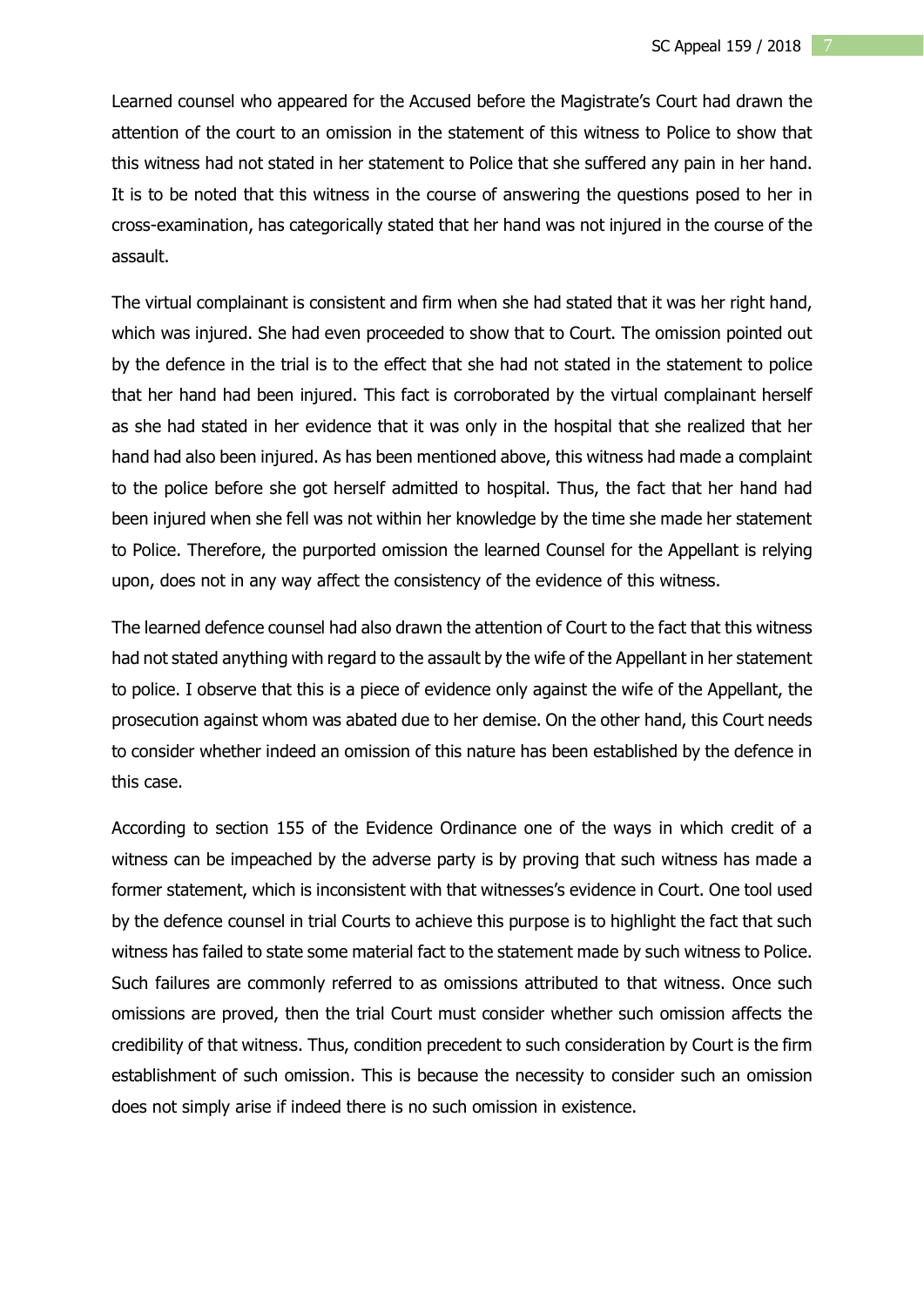It would be relevant at this stage to refer to the Court of Appeal judgment in the case of Keerthi Bandara V Attorney General.<sup>7</sup> In that case, His Lordship Justice Sisira De Abrew stated as follows.

" …… We lay it down that it is for the Judge to peruse the Information Book in the exercise of his overall control of the said book and to use it to aid the Court at the inquiry or trial. When defence counsel spot lights <sup>a</sup> vital omission, the trial Judge ought to personally peruse the statement recorded in the Information Book, interpret the contents of the statement in his mind and determine whether there is a vital omission or not and thereafter inform the members of the jury whether there is <sup>a</sup> vital omission or not and his direction on the law in this respect is binding on the members of the jury. Thus when the defence contends that there is <sup>a</sup> vital omission which militates against the adoption of the credibility of the witness, it is the trial Judge who should peruse the Information Book and decide on that issue. When the matter is again raised before the Court of Appeal, the Court of Appeal Judges are equally entitled to read the contents of the statements recorded in the Information Book and determine whether there is <sup>a</sup> vital omission or not and both Courts ought to exclude altogether the illegal and inadmissible opinions expressed orally by police officers (who are not experts but lay witnesses) in the witness box on this point. … "

Moreover, the Evidence Ordinance in section 145 specifically provides for the manner in which a witness can be cross-examined and confronted with the statements made by such witness previously and the procedure to be adopted when proving such statements. It is worthwhile to reproduce here the said section.

#### Section 145.

(1) A witness may be cross-examined as to previous statements made by him in writing or reduced into writing and relevant to matters in question without such writing being shown to him, or being proved; but if it is intended to contradict him by the writing, his attention must, before the writing can be proved, be called to those parts of it which are to be used for the purpose of contradicting him.

(2) If <sup>a</sup> witness, upon cross examination as to <sup>a</sup> previous oral statement made by him relevant to matters in question in the suit or proceeding in which he is cross examined and inconsistent with his present testimony, does not distinctly admit that he made such statement, proof may be given that he did in fact make it; but before such proof can be given the circumstances of

1

<sup>7</sup> 2000 (2) SLR 245 at 258.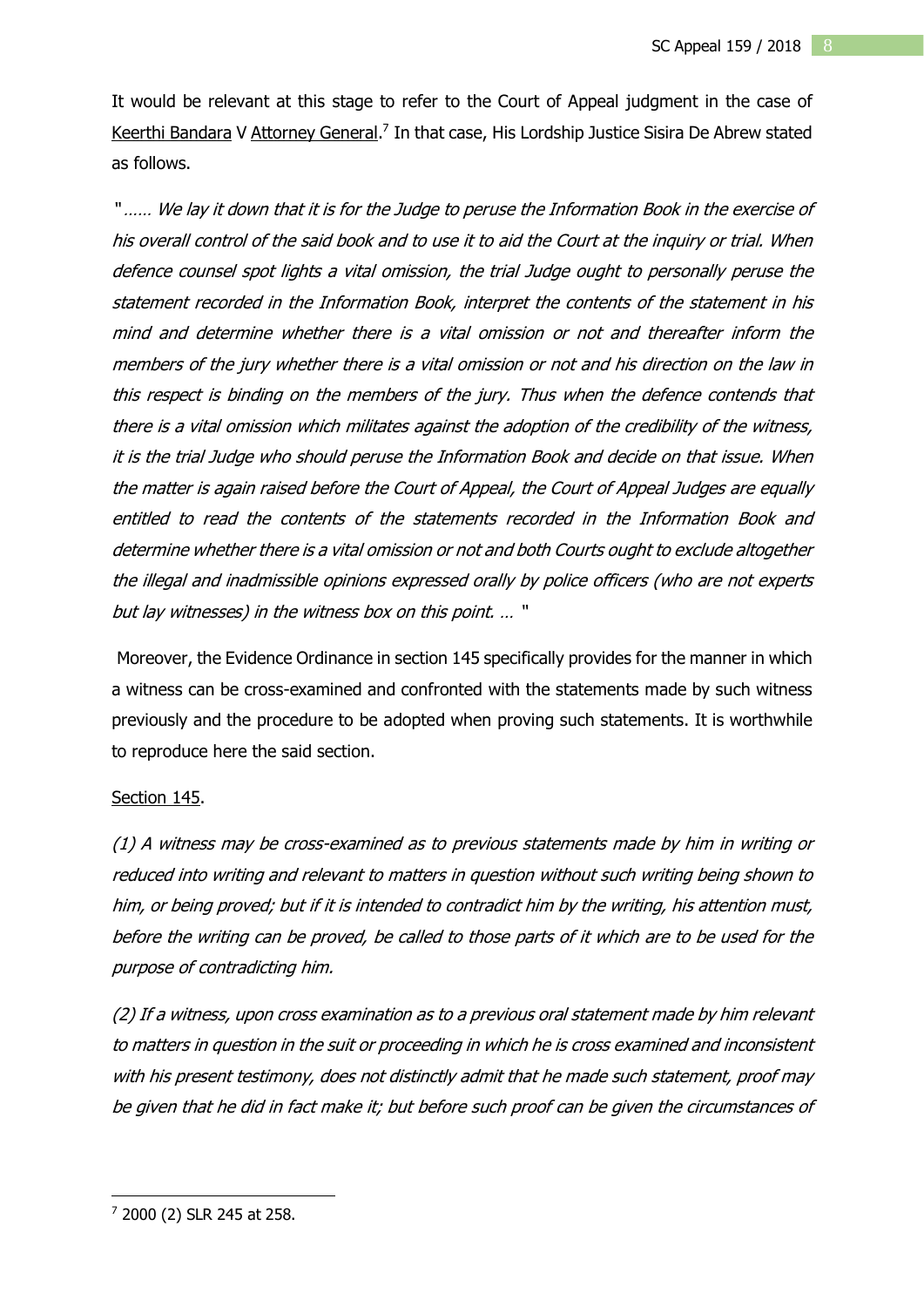the supposed statement sufficient to designate the particular occasion must be mentioned to the witness, and he must be asked whether or not he made such <sup>a</sup> statement.

The scheme of the above section clearly demands that the following mandatory steps must be adhered to, when marking and proving an inconsistency.

Firstly, a cross-examining counsel who intends to show that the evidence of the witness under cross examination is contradictory with a previous statement made by him, must ask questions relevant to such matters in question without such previous statements being shown to him.

Secondly, if such witness comes out with something that is prima facie inconsistent with any part of such statement, it is then only the section allows such counsel to bring such parts of such statement which are to be used for the purpose of contradicting him, to the attention of such witness.

Thirdly, if such witness has stated something inconsistent with his previous statement and does not distinctly admit making such previous statement, then the cross-examining counsel is under a duty as per sub section 2 of the above section to ask whether or not such witness has made such a previous statement.

Fourthly, it is thereafter only the cross-examining counsel can proceed to prove that such witness has in fact made such previous statement.

The second question of law as set out towards the beginning of this judgment also raises the question whether the Provincial High Court misdirected itself in failing to analyze the contradictions in the evidence of the virtual complainant. Therefore, I would now deal with the effect of the two contradictions marked **V 1** and **V 2** by the defence in the trial.

By the contradiction marked **V 1**, the learned counsel who appeared for the Accused at the Magistrate's Court had attempted to show that the virtual complainant has stated in the evidence in chief that she had received a blow to the lower part of her right arm when the accused assaulted her. Thus, I will reproduce below, the relevant portion from the Magistrate's Court proceedings which reflect the said questions and answers leading to the said purported marking of the contradiction **V 1**, **V 2** as well as the other purported discrepancies.

 $01,02$  චුදිතයින් සිටී. නිතිඥ සසංක ජයසේකර මහතා පෙනි සිටි. පැමිනිල්ල වෙනුවෙන් අනුන්ගල්ල පෙලිසියේ උ.පො.ප.ජයසුරිය පෙනි සිට්. පැ.සා.1 මුලික සාක්ෂි අවසන් කර ඇත. හරස් පුශ්ණ සදහා කැදවයි.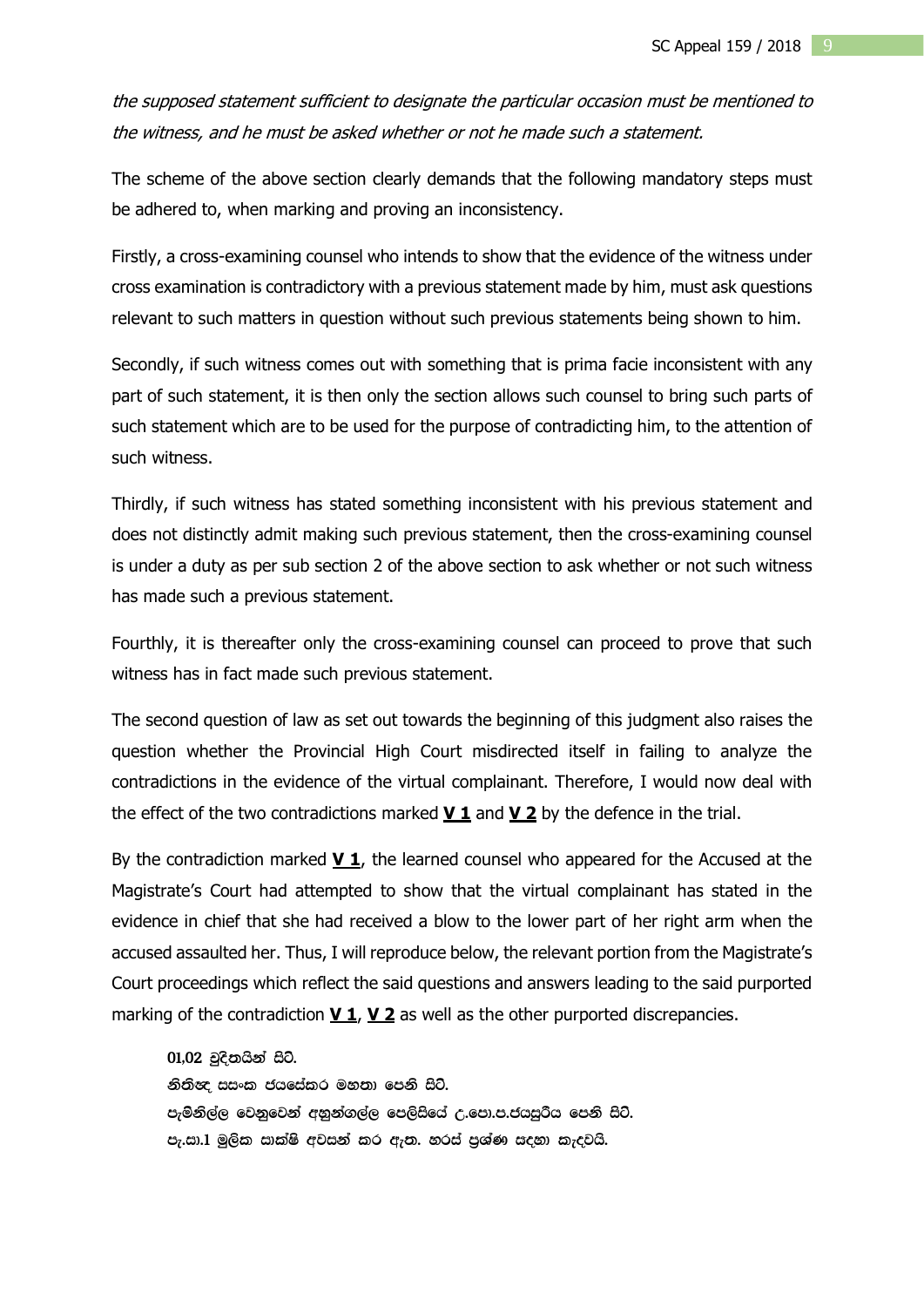# අලගියානන්දි නන්දාවති ද සිල්වා : වයස : අවු.68 යි.,පදිංචය - අංක.12,බොරඑගෙඩලන්ද, <u>කොස්ගම. සිං⁄බු.,පුනිඥා මන.</u>

හරස් පුශ්ණ - නිතිඥ සසංක ජයසේකර මහතා :

පු. දැන් තමන් කලින් දවසේ සාක්ෂි දිලා කියා සිටියා, තමන්ගේ අතටත් වැදුනා, ගනපු පාර @

අනට වැදුනා කියා කිව්වා ?

- උ. නැහැ. අරගෙන ගිනිල්ලා අනිත් පාරට තල්ලු කලා කිව්වා.
- පු. මගේ දකුණු අතේ යට බානුවටත් වැදුනා. එහෙම කියලා සාක්ෂී දිලා කියා තියෙනවා නම් න**ීද? වැරදිද** ?
- උ. රෝහලේදි තමයි, අත කැඩිවිට බව දන්නේ.
- පු. එමෙන්ම මගේ දකුණු අතේ යට් බානුවට වැදුනා කිව්ව නම්, ඒක හරිද? වැරදිද ?
- උ. මට මනක හැටියට මම කිව්වේ නැහැ.
- පු. එහෙම නම් තමන් කිව්වේ නැහැ ?
- උ. මට මනක හැටියට කිව්වේ නැහැ.

 $($  සාක්ෂිකාරීයගේ 2012.02.14 වන දින මූලික සාක්ෂියේ ,03 වන පිටුවේ අවසාන පේළියේ සහ ඊට උඩ පේළියේ ඇති , ''මගේ දකුණු අතේ යට් බාහුවට වැදුනා'' කියන කොටස -වි. $1$  - ලෙස සළකුනු කිරීමට අවසර ඉල්ල සිටි.)

- පු. තමන්ට පහර දිපු අවස්ථාවේ තමන්ගේ අත තුවාල වුනාද ?
- උ. මට කෝටුවෙන් පහර දුන්නා.
- පු. එහෙම පහර දිලා අත තුවාල වුනාද ?
- උ. එහෙම පහර දුන්නා තුවාල වුන් නැහැ.
- පු. මම අහන්නේ අත තුවාල වුනාද ?.
- උ. ගහද්දි අන තුවාල වුනේ නැහැ.
- පු. තමන් පසුගිය දවසේ ගරු අධිකරණයේ සාක්ෂි දිලා, ''මම රෝහලට යන තෙක් දන්නේ නැහැ, දකුණු අත තුවාල වෙලා කියා" කිව්වාද ?
- උ. මම ඇදගෙන ගිනිල්ලා වත්තෙන් එළියට තල්ලු කලාට පස්සේ මම වැටුනා.
- පු. තමන් මේ ගරු අධිකරණයට පනුගිය දවසේ සාක්ෂි දිලා, මගේ දකුණු අත තුවාල වුනා කිව්ව නම්, හරිද ? වැරදිද ?
- උ. දකුණු අත තමයි තුවාල වුනේ ඇදගෙන ගිනිල්ලා දැම්මට පස්සේ.
- m% ;=jd, fj,do ;snqko @
- $\zeta$ . පාවාලයක් නැහැ. කැක්කුම තිබුනා.
- පු. එහෙම නම් දකුණු අතේ තුවාලවුනා කිව්ව නම්, ඒක බොරුද ?
- උ. මට නැගිට ගන්න බැරී වුනා. කැක්කුමයි. රෝහලේදි දොස්තර මහත්තය කිව්වා, ඔයාගේ අන කැඩිලා කියා.
- පු. එහෙම නම් එදා කිව්වේ බොරුවක් ?
- C. උන්නරය් නැත.

 $($  එදින සාක්ෂි සටහන් වල 04 වන පිටුවේ " දකුණු අත තුවාල වුනා" කියන කොටස ව.2 ලෙස ලකුනු කරන බව කියා සිටී.)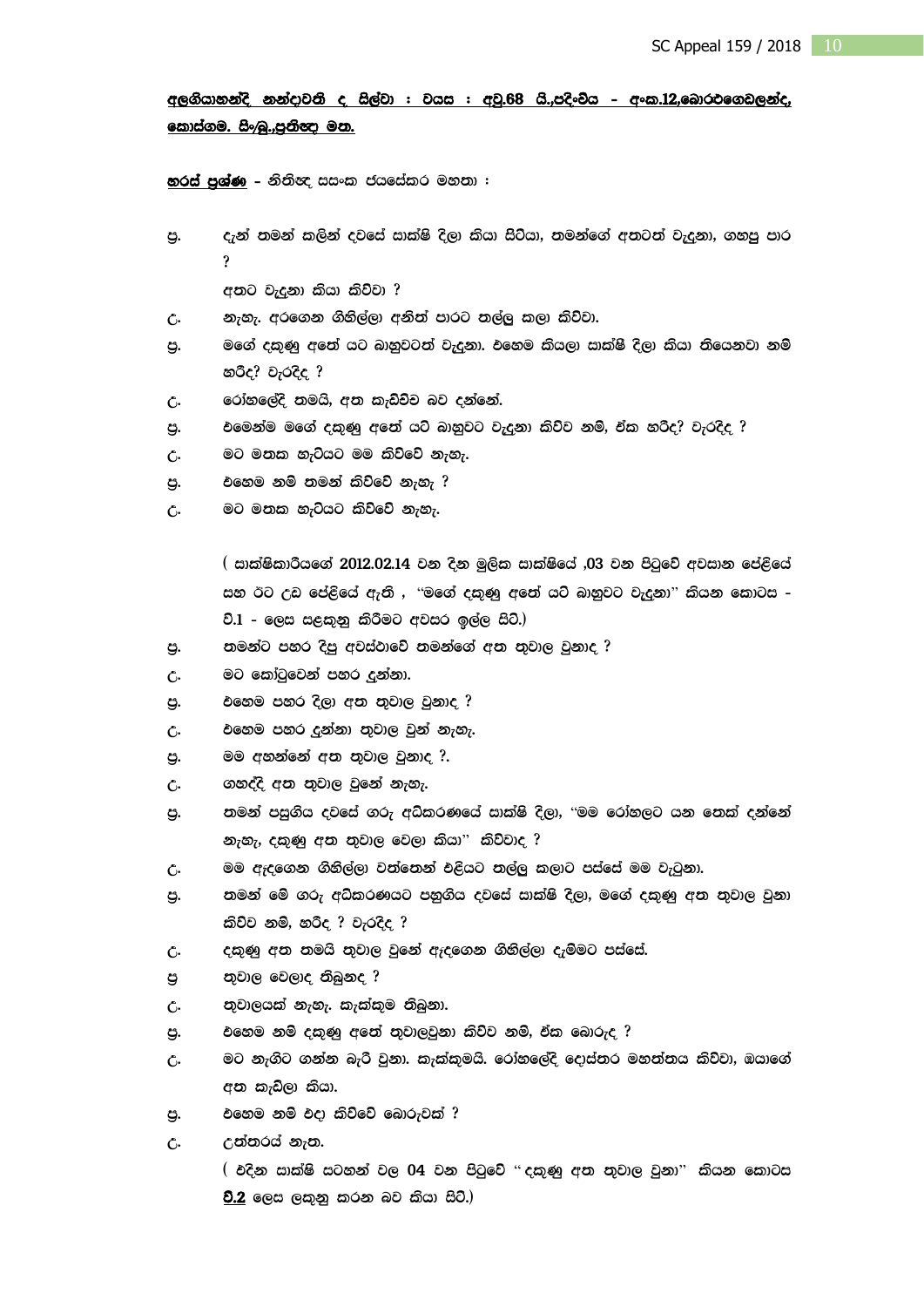- පු. තමන් කියන්නේ, පාරට ඇදලා දැම්මා කියා ?
- උ. ඔව්.
- පු. තමන් කියන විදිහට ඒ වෙලාවේ තුවාල වුනා ?
- උ. ඔ**ව**.
- පු. තමන්ගේ තුවාල වුනේ කොහොමද ?
- උ. මගේ දකුණු අත කැක්කුම තිබුනා.
- පු. කවිද තමන් පොලිසියට එක්ක ගෙන ගියේ ?
- උ. එපාන නිවිල් රථයක් තිබුනා, ඒකෙන්.
- පු. තමන් පොලිසියට කිව්වද මම පාරට ඇදලා දාලා මගේ අත කැක්කුම තියෙනවා කියා කිව්වද ?
- **උ.** කිව්වා.
- පු. අනට පහර දුන්නා කියා කිව්වද ?
- උ. අනම් මනන් ඇහුන නිසා ,අත කැක්කුම තියෙනවා කියා කිව්වා.
- .පු. 2008.07.02 වන දින පොලිසියට කරපු පුකාශයේ ,අත කැක්කුම තියෙනවා කියා වචනයක්වත් කියා නැත කියා යෝජනා කරන්නේ ?
- $C.$  af  $\sigma$  කැක්කුමයි කියා තමයි රෝහලට ඇතුලත් කලේ.
- පු. "මගේ අත කැක්කුම තියෙනවා" කියා තමන් පොලිසියට දිපු කට උත්තරයේ වචනයක්වත් කියා නැත කියා යෝජනා කරන්නේ ?
- $c.$ මම කිව්වා, මගේ ඔථවෙහි කැක්කුම නියෙනවා. මට පෙෂර එක නියෙනා. කියා කිව්වා.
- උ. "මගේ අත කැක්කුමයි " කියන කොටස ඌණතාවයක් ලෙස සළකුණු කරන බව කියා සිටී.

 $^{\mathrm{(c_7,1)}}$  cරණ අධ්කරණ වෛදා වාර්තාව චුදිතගේ නිතිඥ මහතා  $^{\mathrm{(}}$  නඩු ගොනුවේ ඇති  $^{\mathrm{()}}$ පරීක්ෂා කර බලයි.)

- පු. කවදද තමන් ඔය විජේපාලලාගේ ගෙදරට ගියේ ?
- $c<sub>1</sub>$  2007 . 10 වෙනි මාසයේ 02 වැනිදා වත්තට ගියේ.
- පු. මොකටද ගියේ ?
- උ. මම වත්ත බදු දිලා තිබුනේ, අවුරුදු 06 කට. ඊට පස්සේ වත්තේ බද්ද ඉවර වුනේ. 2007. ඊට පස්සේ මම මාසයක් පනු කරලා දවසක ගියා වත්තට. එදා තමයි මට පහර දුන්නේ.
- පු. කවිද තමන්ට ඉස්සර වෙලාම ගැනුවේ ?
- උ. මෙම වත්ත බදු දිප බදුකරු විජේපාල.
- පු. කොනේදිද ගැනුවේ ?
- උ. මගේ වත්තේ වාඩිය තියෙනවා. වාඩ්යේස්තෝප්පුවේ ඉදගෙන.
- පු. මොකකින්ද**?**
- උ. අතින්.
- පු. කොහේටද ගැහුවේ ?
- $c.$  මගේ වත්තේ වාඩ්ය තියෙනවා, වාඩ්යේ වාඩ්යේස්තෝප්පුවේ ඉදගෙන.
- පු. මොකකින්ද ?
- **උ. අතින්.**
- පු. කොහේටද ගැසුවේ ?
- $c$ . මුළුවට ගැනුවා. මෙයාගේ බ්රිද කෝටුවෙන් ගැනුවා.
- පු. කොහේටද ගැනුවේ මූණටත් වැදුනද ?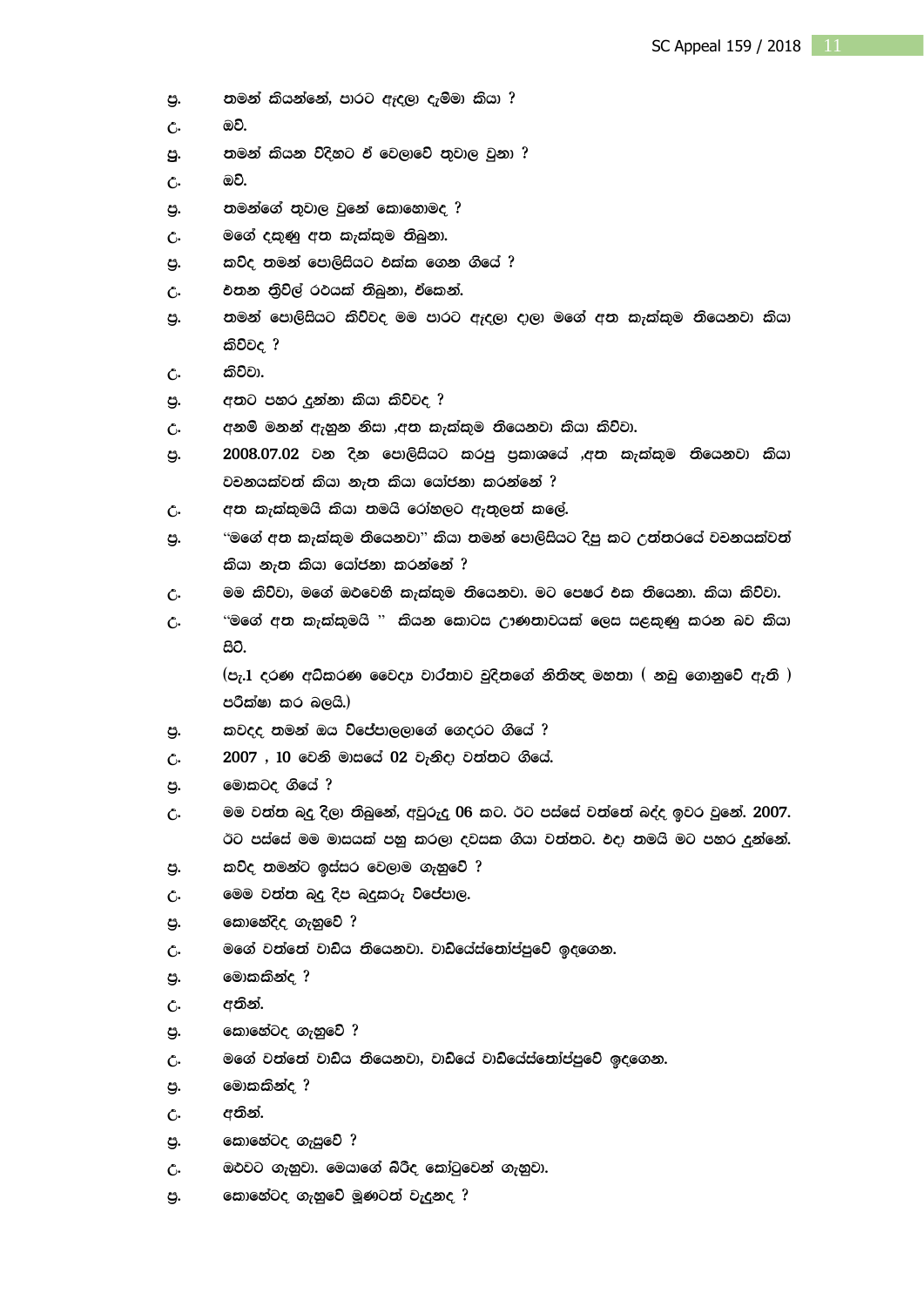- උ. මුණටත් වැදුනා.
- පු. කිපාරක් ගැනුවාද ?
- උ. පාර 05 ක් 06 ක් ගැනුවා.
- පු. මුණට සහ ඔථවට ගැනුවම තුවාල වුනාද ?
- උ. ඔථව කැක්කුම ගත්තා.
- පු. මුණ ඉදිමුනා නේද ?
- උ. ටිකක් ඉදිමුනා.
- පු. ඔථවට සහ මුණට ගැහුවා ?
- උ. මෙරවට ගැනුවා. මුණටත් වැදුනා.
- පු. තමන් අමුලික බොරු කියන්නේ, මුණටයි ඔථවටයි ගැනුවා කියා ?
- උ. මට ගැනුවා. .
- පු. විජේපාලග් බ්රිද ගැනුවේ කොහොමද ?
- උ. කුරුදු කෝට්ටක් අරගෙන ඇවිල්ලා එතනදි මට ගැනුවා, විජේපාලගේ බිරීද.
- පු. මොකකින්ද ගැහුවේ ?
- උ. කුරුදු කෝට්ටෙන්.
- .පු. තමන් පොලිසියට කිව්වද විජේපාලගේ බ්රීද කුරුදු කෝට්ටකින් තෝ පොල්ලකින් පහර දුන්නා කියා ?
- **උ. මනක නැහැ.**
- පු. තමන් දැන් මේ නඩුවේ වාසි ගන්න බොරු සාක්ෂි දෙනවා කියා යෝජනා කරන්නේ?
- උ. මට වාසි ගන්න උවමනා නැහැ. මම වාසි ගන්න බොරු කියන්නේ නැහැ.
- පු. දැන් තමන් සිවිල් අධිකරණයේ නඩුවක් පවරා තියෙනවා නේද ?
- උ. පවරා තියෙනවා.
- පු. තමන් පවරාලා තියෙන්නේ මොකටද ?
- $c$ . මේ අය එලියට දාන්න. ඒ නඩුව මේ 26 වෙනිදා තියෙනවා.
- පු. ඇන් තමන් අද කිව්වා පොලිසියට කිව්වද නැද්ද කියා තමන්ට මතක නැත කියා?
- උ. ඔව්.
- පු. තමන් ගිය වතාවේ මේ අධිකරණයේ සාක්ෂි දෙන විට කිව්වා නේද කුරුදු කෝටුවකින් පහර දුන්නා කියා?
- **උ.** කිව්වා.
- ප. පාමන් පොලිසියට කිව්වද **ඒක** ?
- **උ. ම**නක නැහැ.
- පු. ම**නක** නැහැ.
- පු තමන් අද අධිකරණයට කිව්වා මනකයි, පොලිසියට කිව්වද කියා මනක නැහැ කියා?
- උ. ඔ**ව**.
- .පු. තමන් යෝජනා කරන්නේ තමන් විජේපාලගේ බිරීද ගැනුවා කියා වක වචනයක්වත් කියා නැත කියා පොලිසියට ?
- උ. මම කිව්විද මතක නැහැ. මට පෙෂර වැඩිවෙලා සිටියේ මතක නැහැ.

When one peruses the evidence in chief of the virtual complainant as a whole, it can clearly be observed that her evidence in court was that her right arm had rested hard on the ground when she fell after being pushed by the Accused. It is therefore a matter for regret that the learned counsel who appeared for the Accused in the Magistrate's Court had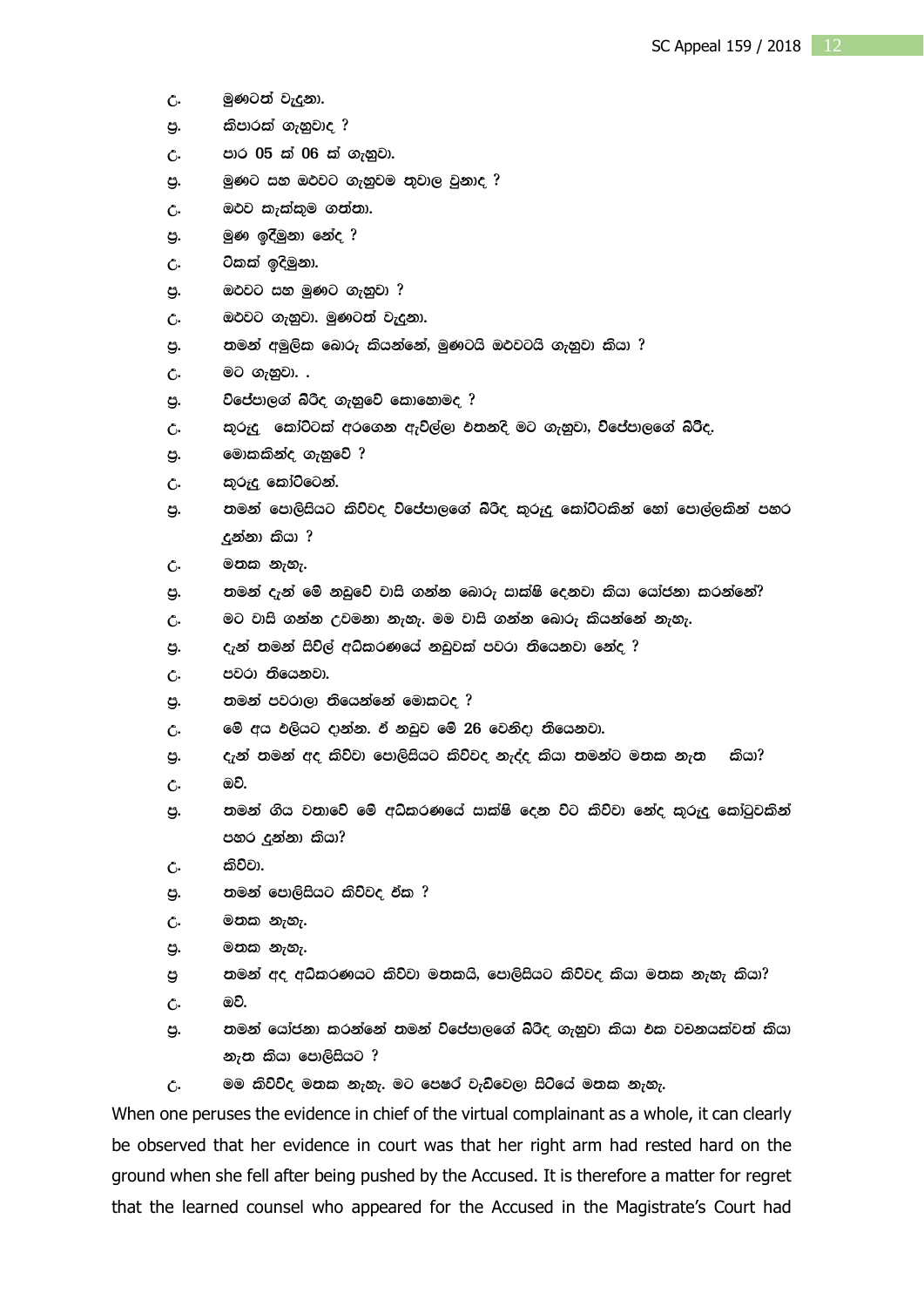replaced his own version in place of that of the witness when he questioned the witness in the following manner;  $c_i$ න් තමන් කලින් දවසේ සාක්ෂි දිලා කියා සිටියා, තමන්ගේ අතටත් වැදුනා, ගහපු පාර ?

Thus, it is clear that the above purported portion of the evidence, which the learned counsel had used to contradict the witness, is not indeed a part of her evidence before Court. Therefore, the learned counsel who appeared for the accused in the Magistrate's Court deliberately, without any excuse, had attempted to mislead the witness by asking questions as if she had stated so in the evidence in chief. In any case, while the witness had not admitted making such statement in Court, the prosecution also had not proved that she had made such statement. Thus, I am of the view that the contradiction **V 1**, is something that does not in reality exists in the evidence of the virtual complainant.

As regards the other contradiction **V 2**, it can be clearly observed that the virtual complainant in both her evidence in chief and cross-examination has been consistent that it was only in the hospital that she got to know that her right hand had been injured. Further, the unfair manner in which the said counsel had questioned the witness clearly shows that the contradiction **V 2**, is a contradiction illegally created by counsel and not an inconsistency in the evidence of the witness.

Learned counsel who appeared for the Accused before the Magistrate's Court had also attempted to highlight certain other items of evidence of the virtual complainant as omissions in her statement to Police. I have carefully perused the evidence of the virtual complainant on record and I am unable to trace any satisfactory proof of the said other so called discrepancies as well. The learned counsel for the reasons best known to him has been satisfied to leave it at that without even making any attempt to adduce proof before Court that the virtual complainant had indeed made such statements. They are either non-existent or are not proved to the satisfaction of Court. A closer look at the questions and answers set out above would manifestly show that it is so. Thus, it is not possible for a Court of law to consider them as omissions in the statement made to Police by the virtual complainant.

Therefore, as reflected from the above record of proceedings, I am of the view that the two purported contradictions marked **V 1** and **V 2** by the defence in the trial before the Magistrate's Court are non-existent contradictions and hence should not be considered as discrepancies in the evidence of the virtual complainant.

The learned defense counsel had also suggested to this witness that there were no signs of assault on her head.

As the sister of the virtual complainant (prosecution witness No. 2) also stated in her evidence that the 1<sup>st</sup> Accused assaulted both the virtual complainant and herself with hands. She also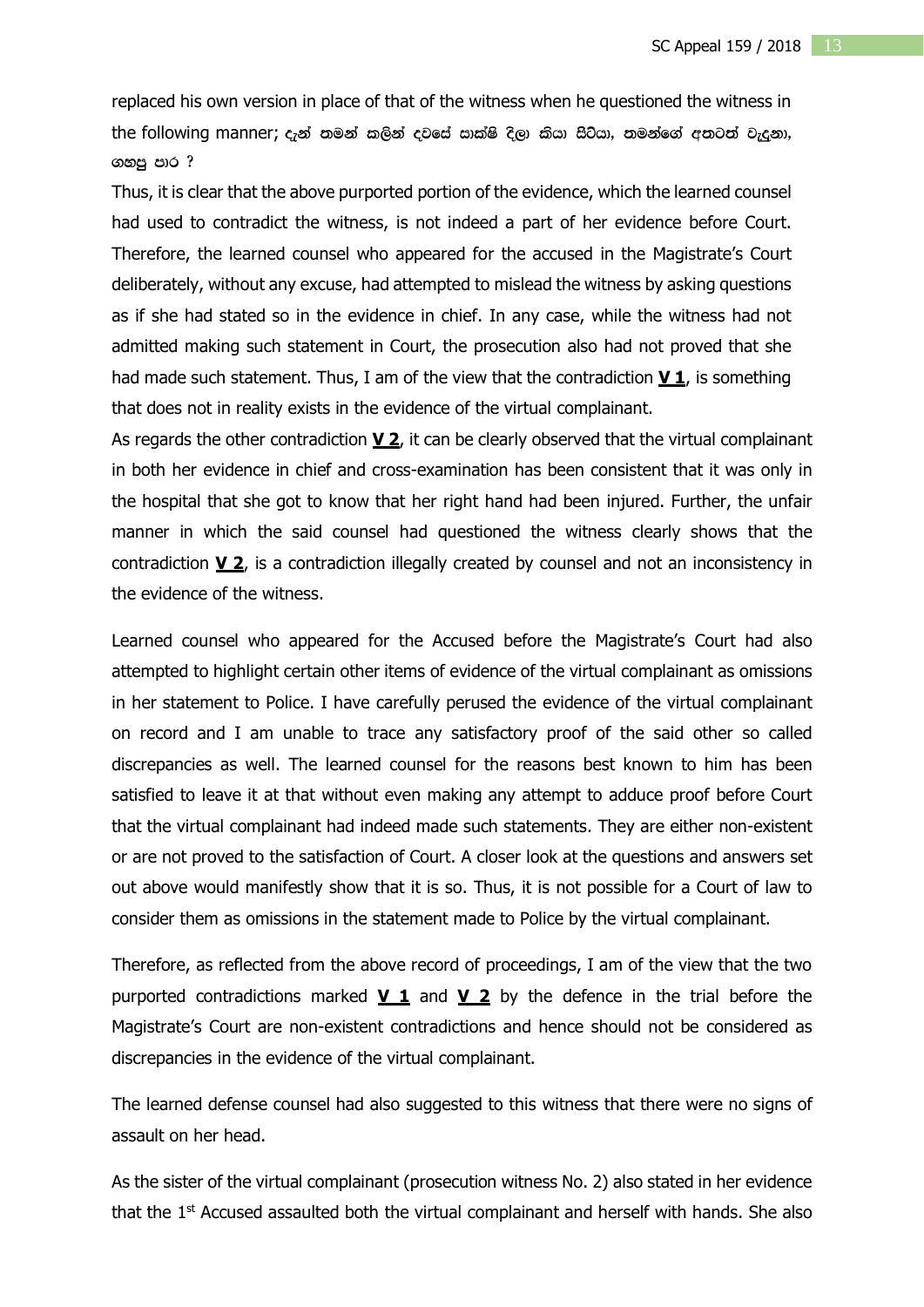stated that the wife of the Accused had assaulted with a stick. She further states that she ran away from the scene when they came to assault her further. She states that there were bruises on the body of the virtual complainant.

In the case of Bandaranaike V Jagathsena and others <sup>8</sup> this Court has taken the view that when version of two witnesses do not agree the trial judge has to consider whether the discrepancy is due to dishonesty or to defective memory or whether in the witness' powers of observation were limited.<sup>9</sup>

In the Indian case of State of Uttar Pradesh V  $M$  K Anthony,<sup>10</sup> it was held as follows.

" … while appreciating the evidence of a witness, the approach must be whether the evidence of the witness read as a whole appears to have a ring of truth. Once that impression is formed, it is undoubtedly necessary for the court to scrutinise the evidence more particularly keeping in view of the deficiencies, draw-backs and infirmities pointed out in the evidence as a whole and evaluate them to find out whether it is against the general tenor of the evidence given by the witness and whether the earlier evaluation of the evidence is shaken as to render it unworthy of belief. Minor discrepancies of trivial matters not touching the core of the case, hyper-technical approach by taking sentences torn out of context here or there from the evidence, attaching importance to some technical error committed by the investigating officer not going to the root of the matter would not ordinarily permit rejection of the evidence as a whole. If the Court before whom the witness gives evidence had the opportunity to form the opinion about the general tenor of evidence given by the witness, the appellate Court which had not this benefit will have to attach due weight to the appreciation of evidence by the trial Court and unless there are reasons weighty and formidable it would not be proper to reject the evidence on the ground of minor variations or infirmities in the matter of trivial details. Even honest and truthful witnesses may defer in some details unrelated to the main incident because power of observation, retention and reproduction defer with individuals. Cross examination is an unequal dual between a rustic and refined lawyer. … "

In the light of the above conclusions it is my view that the learned High Court Judge was right when he concluded that the so called discrepancies has not affected the credibility of the virtual complainant or that the said purported discrepancies have not created any reasonable doubt in the prosecution's case. Therefore, I answer all of the aforementioned questions of law in the negative.

<u>.</u>

<sup>8</sup> 1984 (2) SLR 397.

<sup>&</sup>lt;sup>9</sup> Ibid. at page 415.

<sup>10</sup> A I R (1985) SC 48 (paragraph 10).